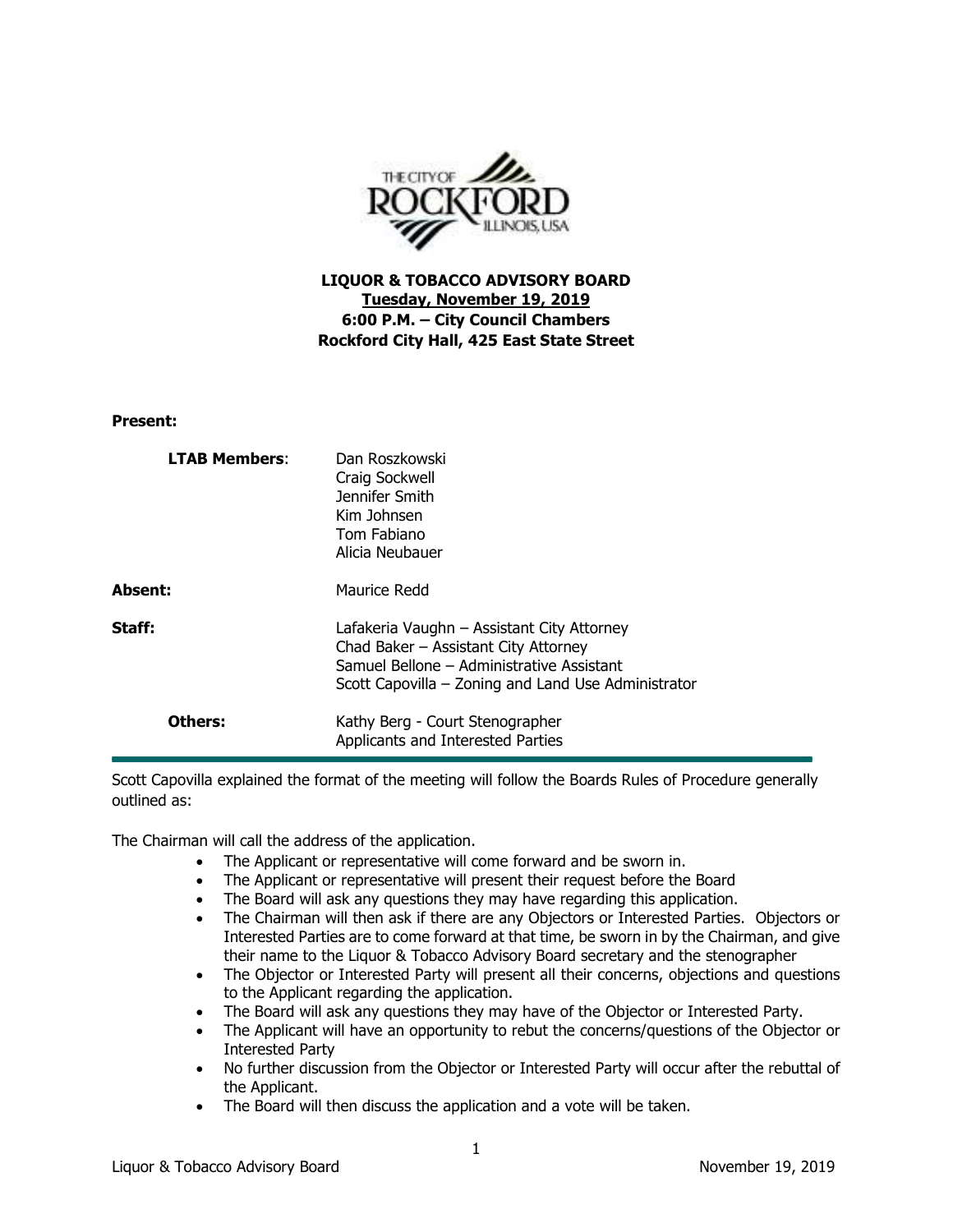It was further explained to the public in attendance, applicants, objectors and interested parties that this meeting is not a final vote on any item. The date of the Codes & Regulations meeting was given as Monday, November 25, 2019, at 5:30 PM in City Council Chambers in this building as the second vote on these items. The public in attendance, applicants, objectors and interested parties were instructed that they could contact the Zoning Office for any further information and the phone number was listed on the top of the agenda which was made available to all those in attendance. This information was also presented in written form attached to the agendas and letters sent to adjacent property owners.

The meeting was called to order at 7:58 PM. A **MOTION** was made by Jennifer Smith to **APPROVE** the minutes from the October 16, 2019 meeting as written. The Motion was **SECONDED** by Tom Fabiano and **CARRIED** by a vote of 5-0 with Alicia Neubauer abstaining and Maurice Redd absent.

| 019-LTAB-021 | 214 East State Street                                                      |
|--------------|----------------------------------------------------------------------------|
| Applicant    | John Koehler / The Standard                                                |
| Ward 03      | <b>Sale of liquor by the drink</b> in conjunction with a Wedding and Event |
|              | Venue in a C-4, Urban Mixed-Use Zoning District                            |
|              | <b>Laid Over from September Meeting</b>                                    |

Prior to the meeting, the applicant had withdrawn his application.

| 019-LTAB-022 | <b>4419 Charles Street</b>                                     |
|--------------|----------------------------------------------------------------|
| Applicant    | Dimitrios Kalaitzakis / Pink Pony Lounge                       |
| Ward 08      | Sale of liquor by the drink and the sale of packaged liquor in |
|              | conjunction with a tavern with video gaming in a C-2, Limited  |
|              | Commercial Zoning District                                     |

Prior to the meeting, the applicant had withdrawn his application.

| 019-LTAB-023 | 4307, 4311, 4315, 4317, 4417 Auburn Street                                                                                         |
|--------------|------------------------------------------------------------------------------------------------------------------------------------|
| Applicant    | Anghan Bhavesh / Rockford Gas Inc                                                                                                  |
| Ward 07      | Sale of packaged liquor in conjunction with a gas station and<br>convenience store and the sale of tobacco products in conjunction |
|              | with a gas station and convenience store in a C-3, General Commercial<br>Zoning District                                           |

The applicant, Anghan Bhavesh, was present with the current owner and George Wilson, manager of the gas station located on the subject property. The subject properties are located on the northeast corner of the Auburn Street and North Johnston Avenue intersection. Mr. Bhavesh is purchasing the store and needs to apply for licenses due to new ownership. Mr. Bhavesh stated that this would be his first store located in Rockford. He currently owns stores in Kane County. In which one (1) of his stores, he holds a liquor and tobacco license.

Attorney Lafakeria Vaughn asked Mr. Bhavesh if he has reviewed the staff recommendation and agrees to the conditions of approval. He stated that he reviewed the recommendation and agreed to the conditions of approval.

Kim Johnsen asked how many stores he owns. Mr. Bhavesh stated that he owns three stores. The store in Carpentersville holds the liquor license.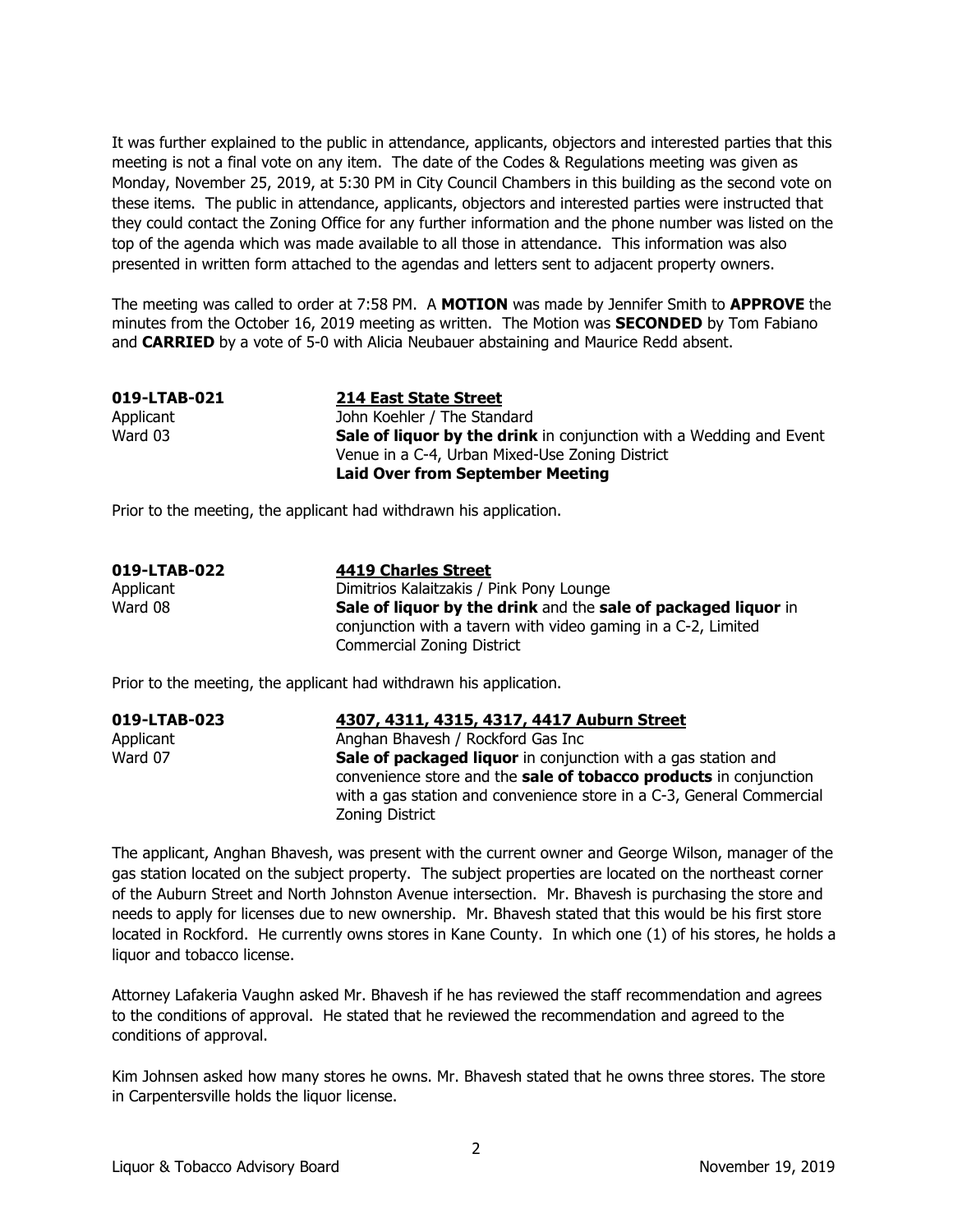Alicia Neubauer asked who will manage the day-to-day operations. Mr. Bhavesh stated that George Wilson currently manages the existing store, and he will manage the store when the ownership changes.

Staff recommendation is for Approval with eighteen (18) conditions. Objectors and Interested parties were present.

William Pritz spoke against the application. He owns a business located at 3523 Auburn Street. Mr. Pritz stated that there had been a sister store that sells liquor at a low price to get customers in the store. He further stated that he has lost customers to the store and that he would not want the subject property to follow the same pricing.

George Wilson rebutted some of the comments made by Mr. Pritz. Mr. Wilson stated that they are not affiliated with the other store that Mr. Pritz mentioned. They are currently raising prices to a fair price that would allow a profit.

A **MOTION** was made by Jennifer Smith to **APPROVE** the sale of packaged liquor in conjunction with a gas station and convenience store and **APPROVE** the sale of tobacco products in conjunction with a gas station and convenience store in a C-3, General Commercial Zoning District. The Motion was **SECONDED** by Craig Sockwell and **CARRIED** by a vote of 6-0.

- 1. Meet all applicable Building and Fire Codes.
- 2. Compliance with all City of Rockford Liquor and Tobacco Codes.
- 3. Must replace dead evergreen shrubs along Auburn Street by June 1, 2020.
- 4. The sale of packaged liquor shall be limited to the interior plan that will not exceed more than 10% of the floor area.
- 5. Submittal of a revised interior floor plan showing the location of liquor sales not exceed 10% of the floor area.
- 6. The sale of tobacco products shall be limited to the submitted plan Exhibit F.
- 7. The sale of packaged liquor will be from 6:00 A.M. to midnight, Monday through Saturday.
- 8. The sale of packaged liquor will be from 9:00 A.M. to Midnight on Sunday.
- 9. The sale of rose tubes, airplane-sized bottles and any other products that can be deemed to be easily manufactured into drug paraphernalia is prohibited.
- 10. The sale of water pipes and "huka" or "hookah" pipes are prohibited.
- 11. Window display signage is limited to 20% of window area.
- 12. There shall not be temporary exterior signage.
- 13. The windows shall not be covered with bars or other devices that block the windows.
- 14. Window display signage is limited to 20% of window area.
- 15. Submit a property combination form for Staff approval to combine the seven (7) parcels into one (1) parcel.
- 16. Any pending general ordinance case(s) must be resolved prior to issuance of the license.
- 17. All outstanding general ordinances fines must be paid prior to issuance of the license
- 18. All conditions must be met prior to establishment of use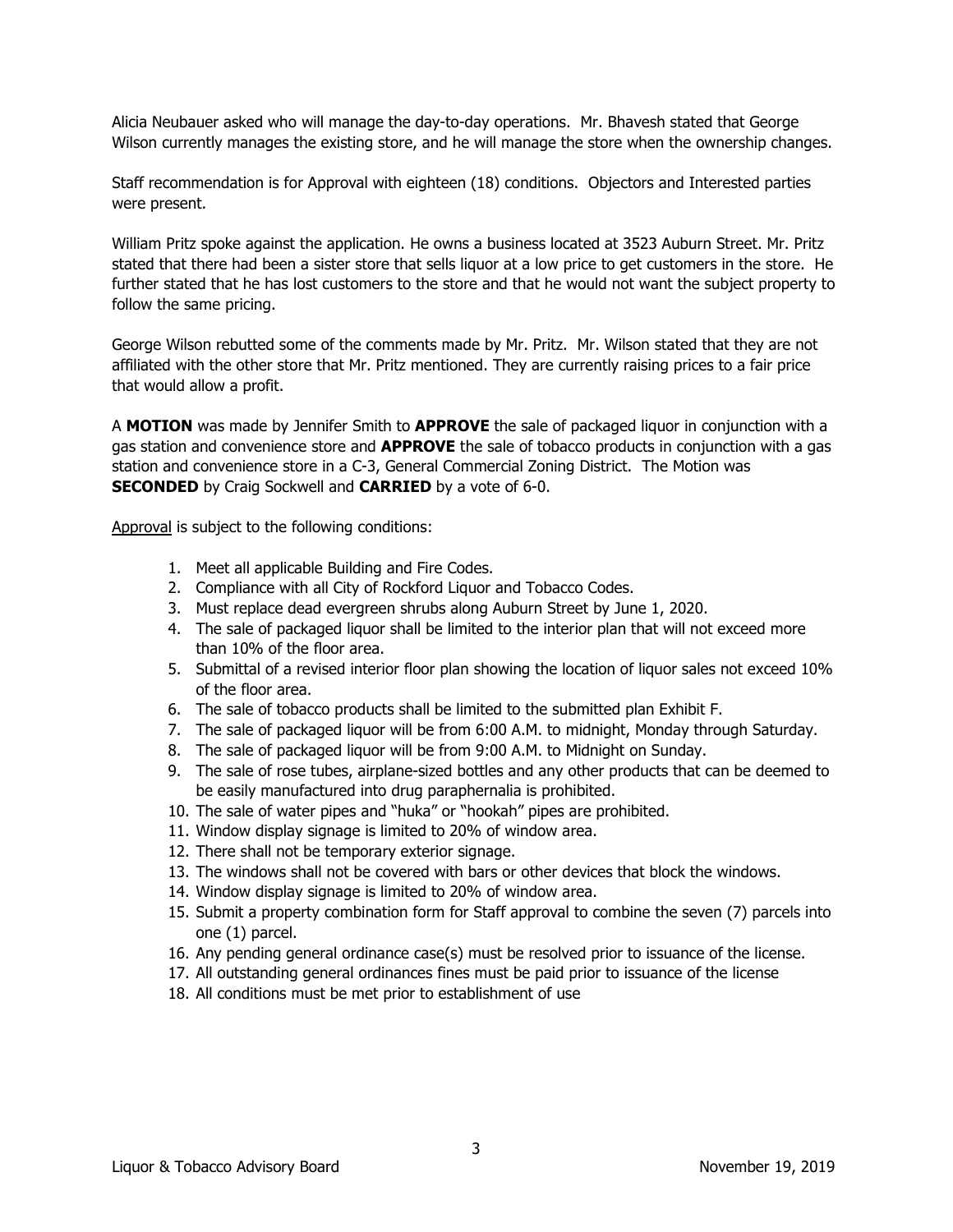## **019-LTAB-024 542 North Lyford Road**

Applicant **Sunny Elengical / Star Petroleum Inc** Ward 01 **Sale of packaged liquor** in conjunction with a gas station and convenience store and the **sale of tobacco products** in conjunction with a gas station and convenience store in a C-3, General Commercial Zoning District

The applicant, Sunny Elengical, was present. Mr. Elengical was being represented by Attorney George Hampilos. The property is located on the northwest corner of Lyford Road and East State Street adjacent to the Tollway Interchange. The subject property was constructed in the County at the same time as the former Clock Tower Resort. The property was a part of an annexation in 1990 that annexed all four corners of the intersection of East State Street and Lyford Road. Attorney Hampilos stated that his client is seeking a liquor and tobacco license. He also agrees to the conditions of approval with clarifications. The applicant will also operate the facility himself.

Alicia Neubauer asked what clarifications he needed for the conditions of approval. Attorney Hampilos explained that the applicant would like until May 2020 to replace the dumpster enclosure. He also stated that the applicant would be okay with removing two unused free standing signs. Attorney Hampilos asked for the prohibited sale of airplane-sized bottles to be removed. He explained that many stores in the City of Rockford sell airplane-sized bottles, specifically the big grocery stores. However, he further stated that he would take this specific issue up with the City legal department. Attorney Vaughn stated that Staff would not change the condition concerning airplane-sized bottles, but the Board has discretion on modifying it.

Staff recommendation is for Approval with twelve (12) conditions. No Objectors or Interested parties were present.

A **MOTION** was made by Kim Johnsen to **APPROVE** the sale of packaged liquor in conjunction with a gas station and convenience store and **APPROVE** the sale of tobacco products in conjunction with a gas station and convenience store in a C-3, General Commercial Zoning District. Amending condition eleven (11) to replace the existing dumpster enclosure by May 1, 2020. The Motion was **SECONDED** by Jennifer Smith and **CARRIED** by a vote of 6-0.

- 1. Must meet all applicable building, fire, liquor and tobacco codes.
- 2. Submittal of a revised floor plan indicating the locations of alcohol and tobacco sale within the store for Staff review and approval.
- 3. The sale of liquor and tobacco shall be limited to the revised interior floor plan.
- 4. The sale of liquor shall be restricted to the hours permitted by the Liquor Ordinance.
- 5. The hours for liquor sales shall be restricted on Sunday from 9:00 a.m. to 11:00 p.m. and 6:00 a.m. to 11:00 p.m. Monday through Saturday.
- 6. Inside signage cannot exceed more than 20% of window surface.
- 7. The sale of water pipes and "huka" or "hookah" pipes are prohibited.
- 8. The sale of rose tubes, airplane-sized bottles and any other products that can be deemed to be easily manufactured into drug paraphernalia is prohibited.
- 9. That the windows shall not be covered with bars or other devices that block the windows.
- 10. There shall be no single serving sales of liquor, beer or wine in volumes of 12 ounces or less.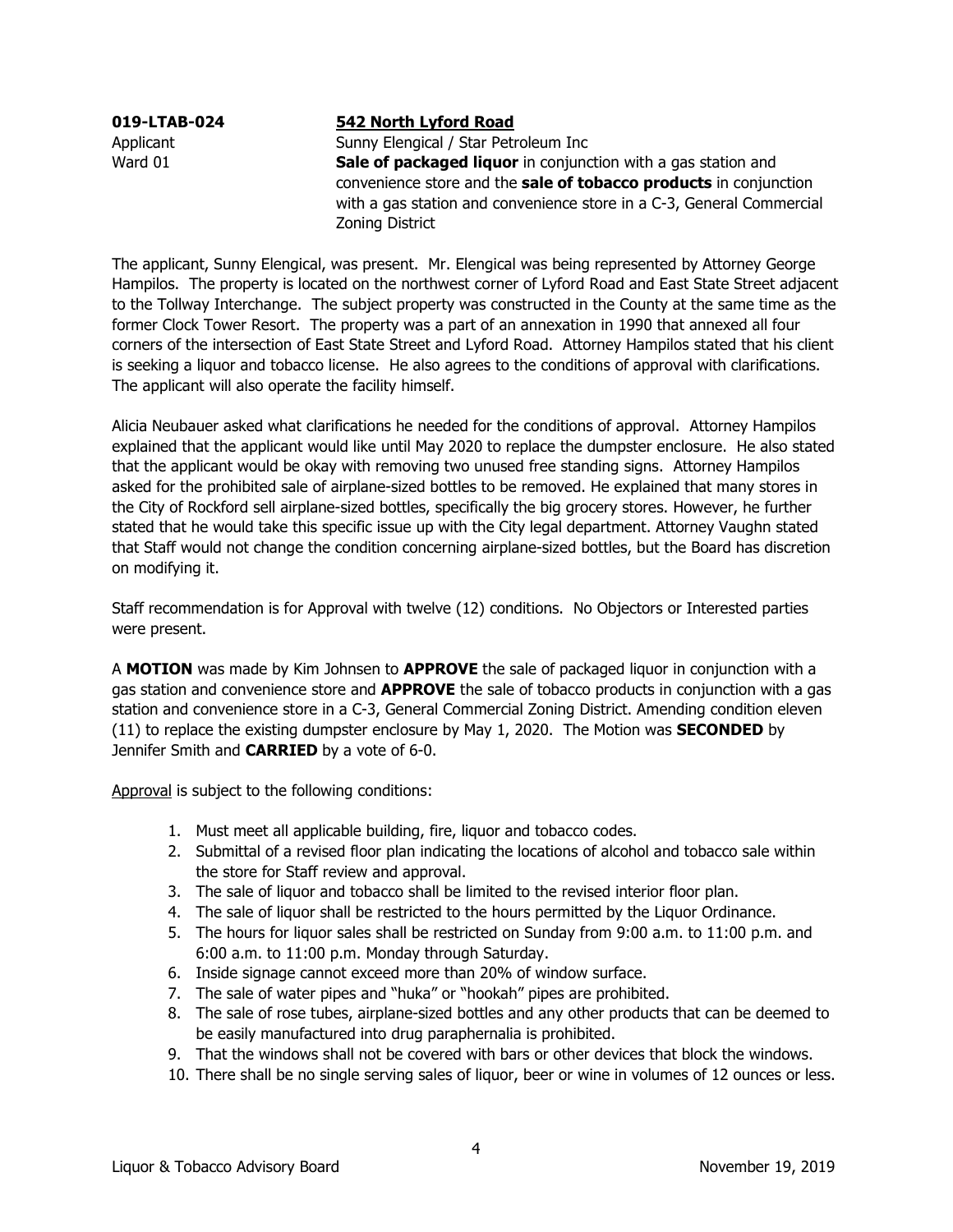- 11. Must replace existing dumpster enclosure with site-obscuring fencing by May 1, 2020. Submittal of a dumpster enclosure permit for staff's review and approval.
- 12. Removal of all signage associated with the defunct businesses (Tower Gas and the car wash) by May 1, 2020.

| 019-LTAB-025 | 2975 North Perryville Road                                                                                                                                                                                                         |
|--------------|------------------------------------------------------------------------------------------------------------------------------------------------------------------------------------------------------------------------------------|
| Applicant    | Sunny Elengical / Crown Petroleum Inc                                                                                                                                                                                              |
| Ward 01      | Sale of packaged liquor in conjunction with a gas station and<br>convenience store and the sale tobacco products in conjunction with a<br>gas station and convenience store in a C-2, Limited Commercial Zoning<br><b>District</b> |

The applicant, Sunny Elengical, was present. Mr. Elengical was being represented by Attorney George Hampilos. The subject property is located on the southeast corner of North Perryville Road and Olde Creek Road. The subject property is surrounded by commercial uses and some residential uses. Attorney Hampilos stated that his client is seeking a liquor and tobacco license. He has no objections to the conditions of approval but would like to change the hours of liquor sales. Specifically, for liquor sales on Sunday to be from 9:00 am to 11:00 pm and on Monday through Saturday from 6:00 am to 11:00 pm.

Dan Roszkowski asked who would run the gas station since the applicant will also manage the store on North Lyford Road. Attorney Hampilos explained that both gas stations are near each other. The applicant would be able to drive to each store.

Staff recommendation is for Approval with fifteen (15) conditions. No Objectors or Interested parties were present.

A **MOTION** was made by Jennifer Smith to **APPROVE** the sale of packaged liquor in conjunction with a gas station and convenience store and **APPROVE** the sale tobacco products in conjunction with a gas station and convenience store in a C-2, Limited Commercial Zoning District. Amending condition six (6) to "The hours of operation will be limited to Monday through Saturday 6:00 am to 11:00 pm and Sunday 9:00 am to 11:00 pm." The Motion was **SECONDED** by Tom Fabiano and **CARRIED** by a vote of 6-0.

- 1. Meeting all applicable Building and Fire Codes.
- 2. Compliance with all City of Rockford Liquor and Tobacco Codes.
- 3. Submittal of a revised interior floor plan that indicates the location of for package liquor sales and tobacco products sales for Staff review and approval.
- 4. The sale of packaged liquor shall be limited to the revised interior floor plan approved by Staff.
- 5. The sale of tobacco products shall be limited to the interior floor plan as shown on submitted interior floor plan Exhibit F.
- 6. The hours for liquor sales shall be restricted on Sunday from 9:00 a.m. to 11:00 p.m. and 6:00 a.m. to 11:00 p.m. Monday through Saturday.
- 7. That the window signage shall not exceed 20% of window area.
- 8. That the freestanding sign shall be a landmark-style sign in accordance with the Sign Ordinance replacing the existing freestanding sign by June 1, 2020.
- 9. Must obtain sign permit for new landmark-style free-standing sign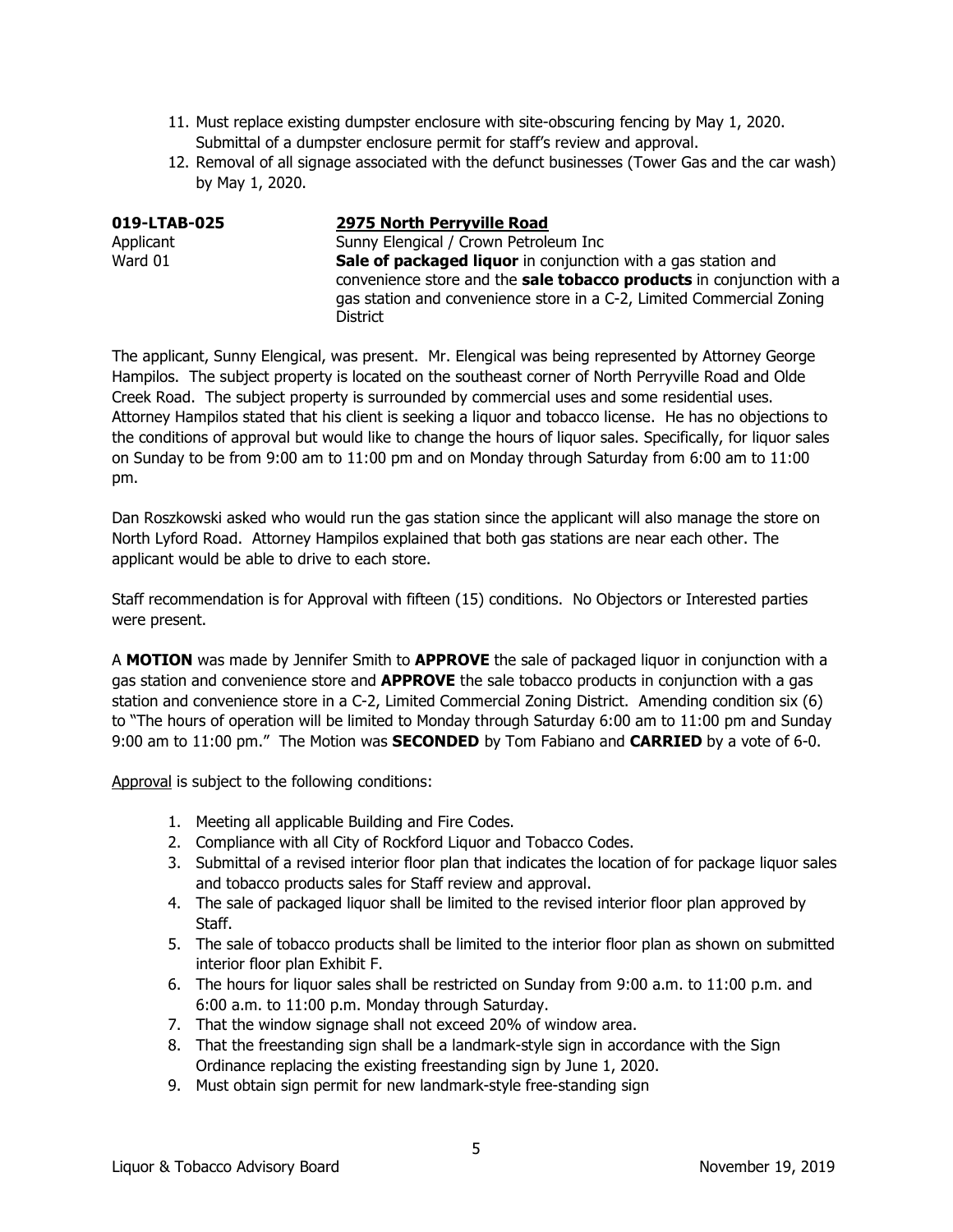- 10. The sale of rose tubes, airplane-sized bottles and any other products that can be deemed to be easily manufactured into crack pipes is prohibited.
- 11. The sale of water pipes and "huka" or "hookah" pipes are prohibited.
- 12. There shall not be temporary exterior signage.
- 13. That the windows shall not be covered with bars or other devices that block the windows.
- 14. Any pending general ordinance case(s) must be resolved prior to issuance of the license.
- 15. All outstanding general ordinances fines must be paid prior to issuance of the license.

| 019-LTAB-026 | 2907 West State Street                                                    |
|--------------|---------------------------------------------------------------------------|
| Applicant    | Raja Abdo Shami / Mini Mart Food & More Inc.                              |
| Ward 13      | <b>Sale of tobacco products</b> in conjunction with a grocery/convenience |
|              | store in a C-3, General Commercial Zoning District                        |

The applicant, Raja Abdo Shami, was present with Attorney Tim Whitham and Ali Hariz. Attorney Whitham stated that the applicant agrees to all conditions of approval. However, he would like an extension on the resurfacing of the parking lot to May 1, 2020. He also clarified that the tobacco products would be kept behind the cashier.

Staff recommendation is for Approval with fourteen (14) conditions. No Objectors or Interested parties were present.

A **MOTION** was made by Jennifer Smith to **APPROVE** the sale of tobacco products in conjunction with a grocery/convenience store in a C-3, General Commercial Zoning District. The Motion was **SECONDED** by Craig Sockwell and **CARRIED** by a vote of 5-0 with Dan Roszkowski abstaining.

- 1. Meet all applicable Building and Fire Codes.
- 2. Compliance with all City of Rockford Tobacco Codes.
- 3. Submittal of a revised interior plan showing the location of tobacco products for staff's review and approval.
- 4. The hours of operation are limited to Monday through Sunday 8:00 a.m. to 11:00 p.m.
- 5. The sale of rose tubes, airplane-sized bottles and any other products that can be deemed to be easily manufactured into drug paraphernalia is prohibited.
- 6. The sale of water pipes and "huka" or "hookah" pipes are prohibited.
- 7. Window display signage is limited to 20% of window area.
- 8. There shall not be temporary exterior signage.
- 9. The windows shall not be covered with bars or other devices that block the windows.
- 10. Future signage and dumpster enclosure must comply with current Ordinance.
- 11. Submittal of a parking lot improvement plan showing striping for parking spaces and the elimination of the parking lot to the west with replacement of green area for staff's review and approval by May 1, 2020.
- 12. Any pending general ordinance case(s) must be resolved prior to issuance of the license.
- 13. All outstanding general ordinance fines must be paid prior to the issuance of the license.
- 14. All conditions must be met prior to establishment of use.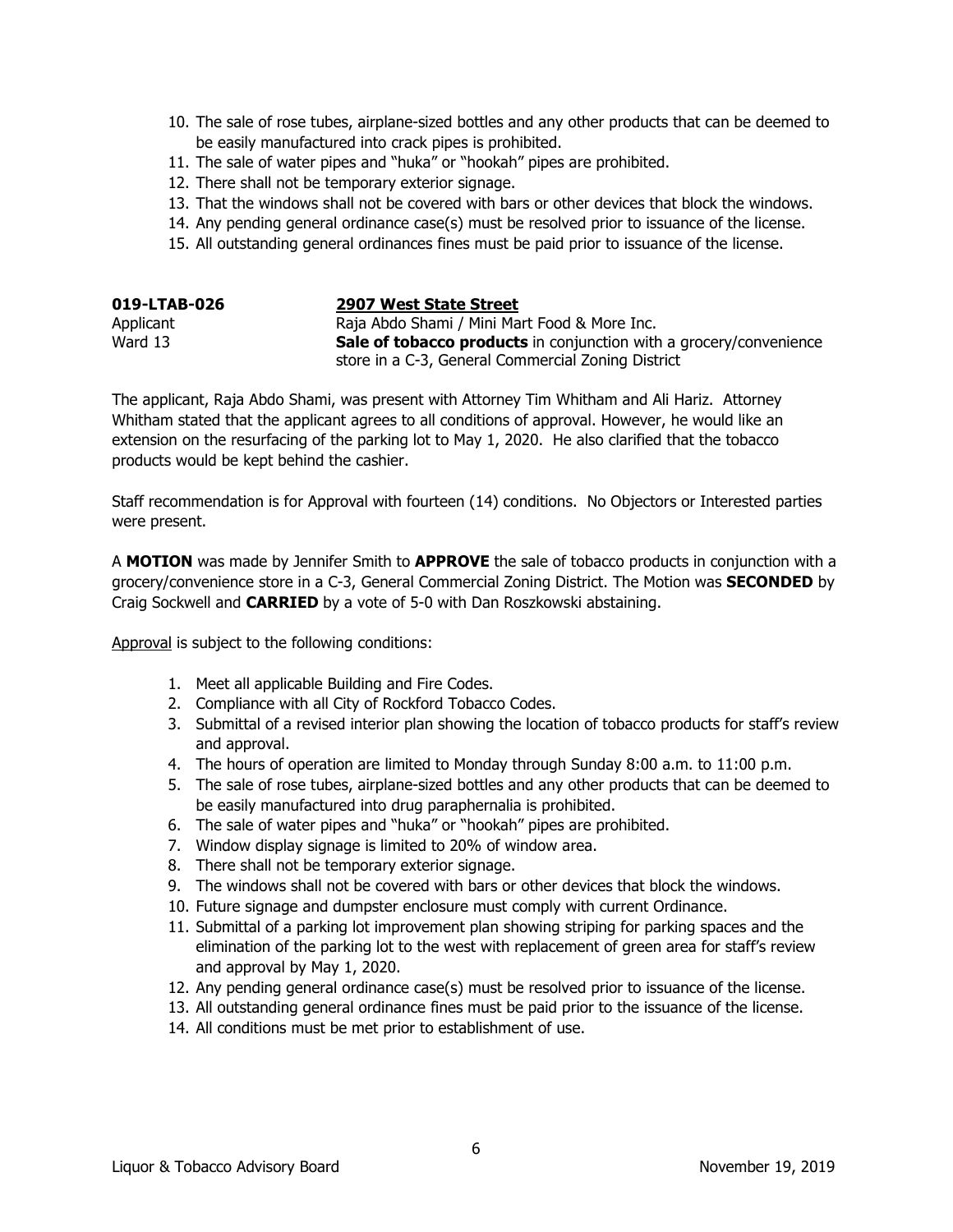| 019-LTAB-027 | 311 7th Street                                                                |
|--------------|-------------------------------------------------------------------------------|
| Applicant    | Clareisa Schwartz / Eclectic Event Planning                                   |
| Ward 11      | <b>Sale of liquor by the drink</b> in conjunction with an event space in a C- |
|              | 4, Urban Mixed-Use Zoning District                                            |
|              |                                                                               |

The applicant, Calreisa Schwartz, was present. Ms. Schwartz runs Eclectic Event Planning. She explained that she is excited to move into a building in the Midtown District. She is seeking a liquor license for the subject property and her focus will be weddings. She would like to compete with other wedding venues in the downtown area. She would also like to host two (2) to three (3) events a week. Most of the events would be on weekends.

Attorney Vaughn asked if the applicant had received, reviewed, and agreed to the conditions. Ms. Schwartz confirmed that she did agree to all conditions of approval.

Kim Johnsen asked what type of food would be on the menu, and if gaming would be an option. Ms. Schwartz explained that she would not have video gaming machines and the menu was previously for the purpose of the machines. However, the event space will have a commercial kitchen available for use.

Craig Sockwell asked what the capacity of the event space would be. Ms. Schwartz stated the space would hold about one hundred (100) to one hundred and fifty (150) people. Security would also be at the events. There would be one (1) guard per twenty-five (25) people.

Staff recommendation is for Approval with eleven (11) conditions. No Objectors or Interested parties were present.

A **MOTION** was made by Kim Johnsen to **APPROVE** the sale of liquor by the drink in conjunction with an event space in a C-4, Urban Mixed-Use Zoning District. The Motion was **SECONDED** by Craig Sockwell and **CARRIED** by a vote of 6-0.

- 1. Must meet all applicable building and fire codes.
- 2. Compliance with all City of Rockford Liquor Codes.
- 3. The sale of liquor by the drink shall be limited to submitted Exhibit F.
- 4. The hours of operation will be limited to 8:00 AM. to Midnight (12:00 AM).
- 5. Window display signage is limited to 20% of window area.
- 6. The proposed use and facility is prohibited from having any video gaming machines.
- 7. The windows shall not be covered with bars or other devices that block the windows.
- 8. Private security will be employed for events open to the public and for the proposed live entertainment.
- 9. Any pending general ordinance case(s) must be resolved prior to issuance of the license.
- 10. All outstanding general ordinance fines must be paid prior to the issuance of the license.
- 11. All conditions must be met prior to establishment of use.